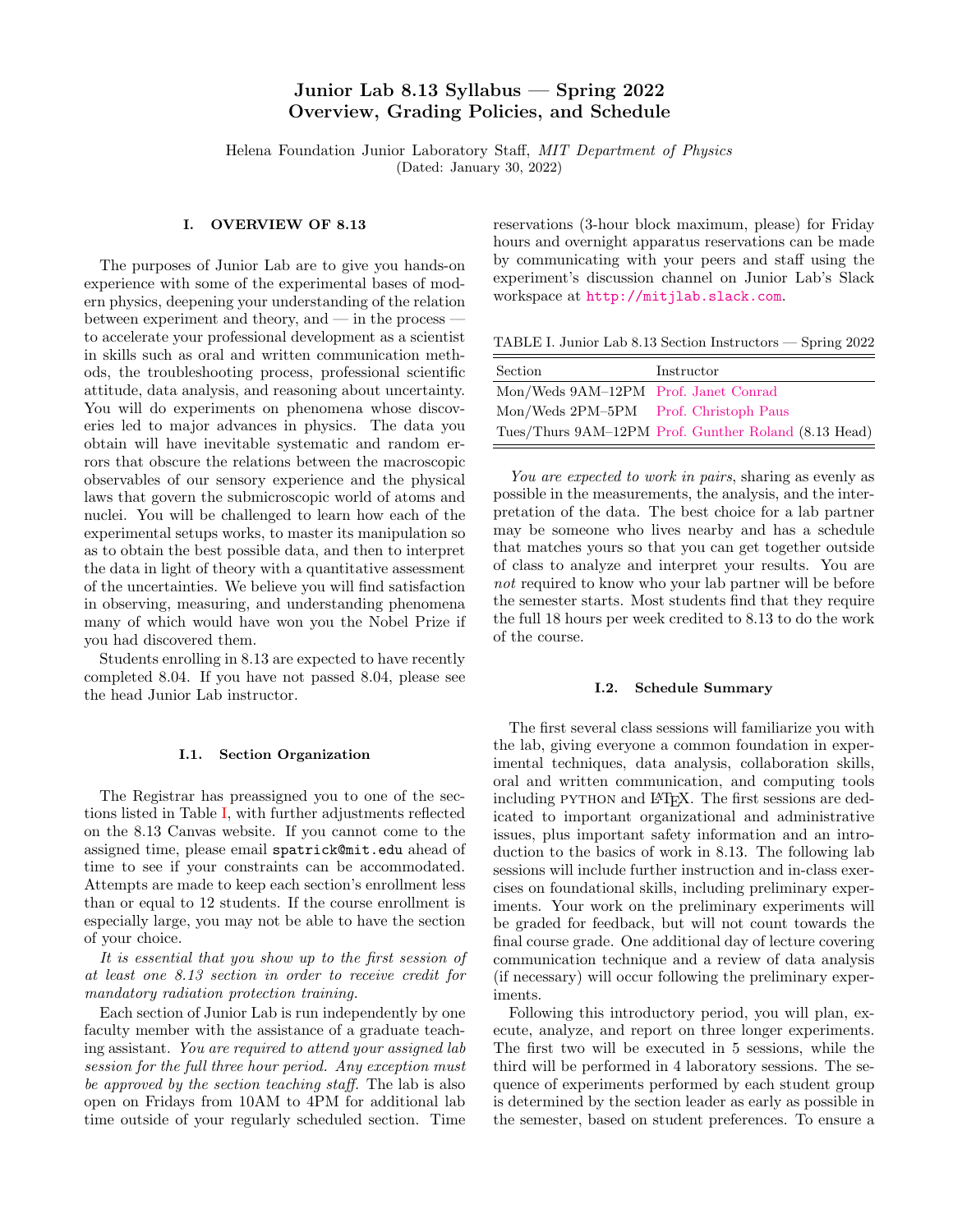proper variety of physical techniques are experienced, you must perform at least one — but no more than two — of the following 5 experiments: 'Compton Scattering', 'Relativistic Dynamics', 'Cosmic Ray Muons', 'Rutherford Scattering', and 'X-Ray Physics'. (The remaining experimental options are 'Hydrogenic Spectroscopy', 'Optical Trapping', 'Pulsed NMR', 'Radio Astrophysics', 'Frank-Hertz', and 'Johnson & Shot Noise'.)

The term culminates in a series of public oral presentations given by you and your fellow students to peers, friends, and faculty in the style of a parallel session at an American Physical Society conference.

### I.3. Laboratory Access

Beyond your required assigned lab time, the laboratory will be open every class day from 9AM–5PM (except for Junior Lab staff meetings) and Friday from 10AM–4PM with staff help available to discuss physics and maintain equipment. At all other times the laboratories must be kept locked for safety and security, especially the security of radioactive sources. Junior Lab students may occasionally be permitted access to the lab outside of the normal hours, but only after consulting with their TA or section leader. It is each student's responsibility to maintain security by making sure the doors are kept locked at all times outside of the regularly scheduled sessions. One should never work alone in a laboratory, especially if high voltages are involved. A partner or instructor must be within reach.

### II. ETHICS & PROFESSIONAL CONDUCT

Nature is the ultimate enforcer of truth in science. You will be tempted many times in Junior Lab to tamper with the integrity of your scientific results. Do not. This hurts yourself and others. You may also be tempted to plagiarize materials for your oral and written reports. Do not. All instances of academic misconduct in Junior Lab will be punished severely. Students are highly encouraged to review the materials on MIT's Academic Integrity website, [integrity.mit.edu](http://integrity.mit.edu).

Please consult Junior Lab's more extensive [Ethics in](http://web.mit.edu/8.13/www/JLIntroFiles/JLEthics.pdf) [Science and Education](http://web.mit.edu/8.13/www/JLIntroFiles/JLEthics.pdf) document  $[1]$  — which you are obligated to understand — for more specific discussion.

Furthermore, one must treat one's peers and colleagues with at least as much respect as one treats one's data. Well-being, respect, inclusion, collaboration, and mentorship are as essential to science as measurement and modeling. Please consult the [MIT Physics Community](https://physics.mit.edu/about-physics/community-values/) [Values](https://physics.mit.edu/about-physics/community-values/) statement. Again, you are obligated to understanding these principles, so please raise a conversation with your peers and instructors whenever you find them in question.

Your safety in Junior Lab is the staff's top priority. It should be your top priority, too. The most important safety rules, which the staff will enforce diligently, are as follows:

- 1. Never work alone.
- 2. No eating or drinking in the lab.
- 3. Treat radioactive sources according to the ALARA principle, as per your training.
- 4. Obey state regulations and Junior Lab practices on access and tracking of radioactive sources, as per your training.

On the first day of 8.13, Junior Lab students receive a general safety discussion, a lab tour, and a formal statemandated training in the use of sealed sources of ionizing radiation from a member of MIT's Radiation Protection Program. This training is required for work in both 8.13 and 8.14. Students who will be performing experiments using biological materials, Class 3b or Class 4 lasers, or requiring access to the MIT Nuclear Reactor facility will require further formal training from MIT's Office of Environment, Health and Safety (EHS). The Junior Lab staff will provide information on the required training as needed.

Please consult the more extensive [Safety in Junior Lab](http://web.mit.edu/8.13/www/JLIntroFiles/JLSafety.pdf) document  $[2]$  — which you are obligated to understand — for more specific discussion.

### IV. 8.13 GRADING POLICY

See Table [II](#page-1-0) and discussion below.

<span id="page-1-0"></span>TABLE II. 8.13 grading policy

| Lab Performance & Attendance     | $10\%$ |
|----------------------------------|--------|
| Laboratory Notebook              | 8%     |
| Homework & Exercises             | 8%     |
| Preparatory Questions (2)        | $4\%$  |
| Oral Examinations (3)            | $30\%$ |
| 4-Page Written Summaries (3)     | $30\%$ |
| Final Oral Presentation (Public) | 10%    |
|                                  |        |

# IV.1. Lab Performance and Attendance — 10%

The regularity of your attendance will be a factor in determining your grade in the course, as will be your preparedness for performing measurements and alternating as the "lead" (with your partner) to carry them out.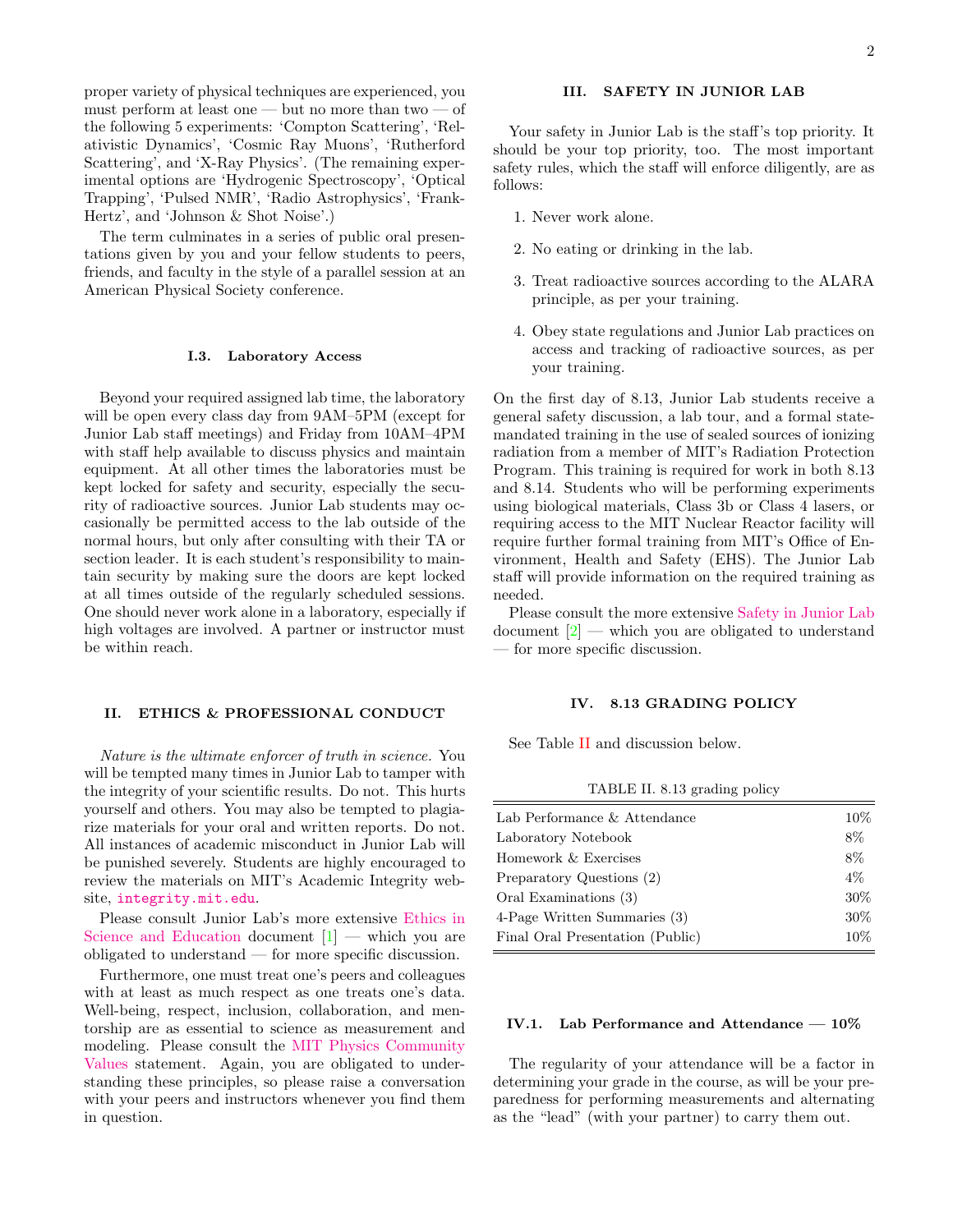It is essential that you efficiently use all of the laboratory time assigned to you. Extra time is available, but should not be essential. Several experienced experimental physicists will be present in every scheduled session, ready and eager to answer your questions and to help you make your apparatus function properly. Calling for help when you get stuck can only improve your lab performance grade.

Failure to have a "dry run" of the final presentation with a WRAP instructor (see Section [IV.7](#page-3-0) below) will result in a 2% reduction of the lab performance grade. Failure to submit the preliminary oral exam or written summary (see Sections [IV.5](#page-2-0) and [IV.6](#page-3-1) below) will each result in a 1% reduction of the lab performance grade.

# IV.2. Laboratory Notebook — 8%

Throughout the term, you will be required to maintain a detailed real-time record of your activities in a laboratory notebook. To help motivate the most effective use of this critical laboratory tool, notebooks will be comprehensively evaluated twice during the semester: once after the preliminary experiments (this preliminary grade does not count towards the course total), and once at the end of the semester for 5% of the final grade. In addition to these comprehensive evaluations, the notebook will also be briefly evaluated around the time of each oral examination, each for 1% of the total grade.

Please talk with your section instructors before your notebook evaluations if you have any questions. Spot checks of your notebook may also occur during lab sessions as an indicator of lab performance. Spot checks during the oral exams also provide an indicator of data quality.

A detailed discussion of how to set up and use a physicsl scientific notebook is given in a one page [Note](http://web.mit.edu/8.13/www/JLIntroFiles/JLNotebooks.pdf)[book Guidelines](http://web.mit.edu/8.13/www/JLIntroFiles/JLNotebooks.pdf) quick-reference document [\[3\]](#page-4-2) available on the Junior Lab website, a copy of which is recommended to be taped to the inside cover of your notebook for routine consultation. An example of a shared electronic notebook using Dropbox Paper on MIT Enterprise Dropbox Paper will be made explored exercises early in the semester.

### IV.3. Homework & Exercises  $-8\%$

A number of in-class exercises will be performed during the introductory period to help you learn core scientific skills, especially data analysis. Preparation before class and follow-up practice are both necessary to maximize the utility of these exercises. Therefore, the in-class work will be surrounded by a small number of graded homework assignments, some of which will take place on the [lms.mitx.mit.edu](https://lms.mitx.mit.edu/) 8.13r website with video instruction.

# IV.4. Preparatory Questions  $(2)$  - 4%

Each experiment's chapter on the [lms.mitx.mit.edu](https://lms.mitx.mit.edu/) 8.13r website contains a set of preparatory questions which point you to the essentials of the experiment, including safety information. You are expected to work out the solutions and/or predictions to the preparatory problems in your notebook and submit the answers on [lms.mitx.mit.edu](https://lms.mitx.mit.edu/) before starting the experiment. Late solutions will not be accepted because you will need to know this material before starting the experiment: late solutions do not make sense.

The preparatory questions for preliminary experiments will be graded for feedback, but will not count towards your final course grade.

### <span id="page-2-0"></span>IV.5. Oral Examinations  $(3)$  —  $30\%$

For each main experiment, a one-hour total length (2 students  $\times$  30 minutes each) oral examination and discussion will be scheduled with one or more of your instructors, your lab partner, and yourself within 10 days of the last scheduled session for that experiment. You and your lab partner must both bring your lab notebooks to the exam session. All oral exams are video-recorded so that you may review your presentation technique.

Each student should prepare a 15-minute oral report on the theoretical and experimental aspects of a single portion of the experiment. This is a short time, so it is essential that you rehearse your presentation as you would if you were giving a 15-minute presentation at a meeting of the American Physical Society. Please review the Society guidelines at [http://www.aps.org/meetings/](http://www.aps.org/meetings/policies/speaker.cfm) [policies/speaker.cfm](http://www.aps.org/meetings/policies/speaker.cfm).

You must prepare your visual aids electronically (e.g. slides in the LAT<sub>EX</sub> BEAMER class or MS POWERPOINT) for use with an digital projector in a professional-style presentation. We suggest a maximum of ten slides. The Junior Lab website has detailed instructions and templates for generating your own presentations: [http:](http://web.mit.edu/8.13/www/writtensum.shtml) [//web.mit.edu/8.13/www/writtensum.shtml](http://web.mit.edu/8.13/www/writtensum.shtml)

The theoretical section should briefly demonstrate a mastery of some portion of theory relevant to understanding the significance of the experimental results. The experimental section should dominate the discussion and demonstrate an understanding of how the equipment works, what was measured, how the data were reduced, and how the random and systematic errors were estimated. Each student must discuss different aspects of the motivating theory and experiment. Furthermore, it is not acceptable to discuss theory only or experiment only; every presentation should contain a balance! Full cooperation with lab partners and others in preparing for the oral reports is encouraged and required. This latter aspect is particularly important to ensure that both partners report the same results!

Orals exams will be graded using the following criteria: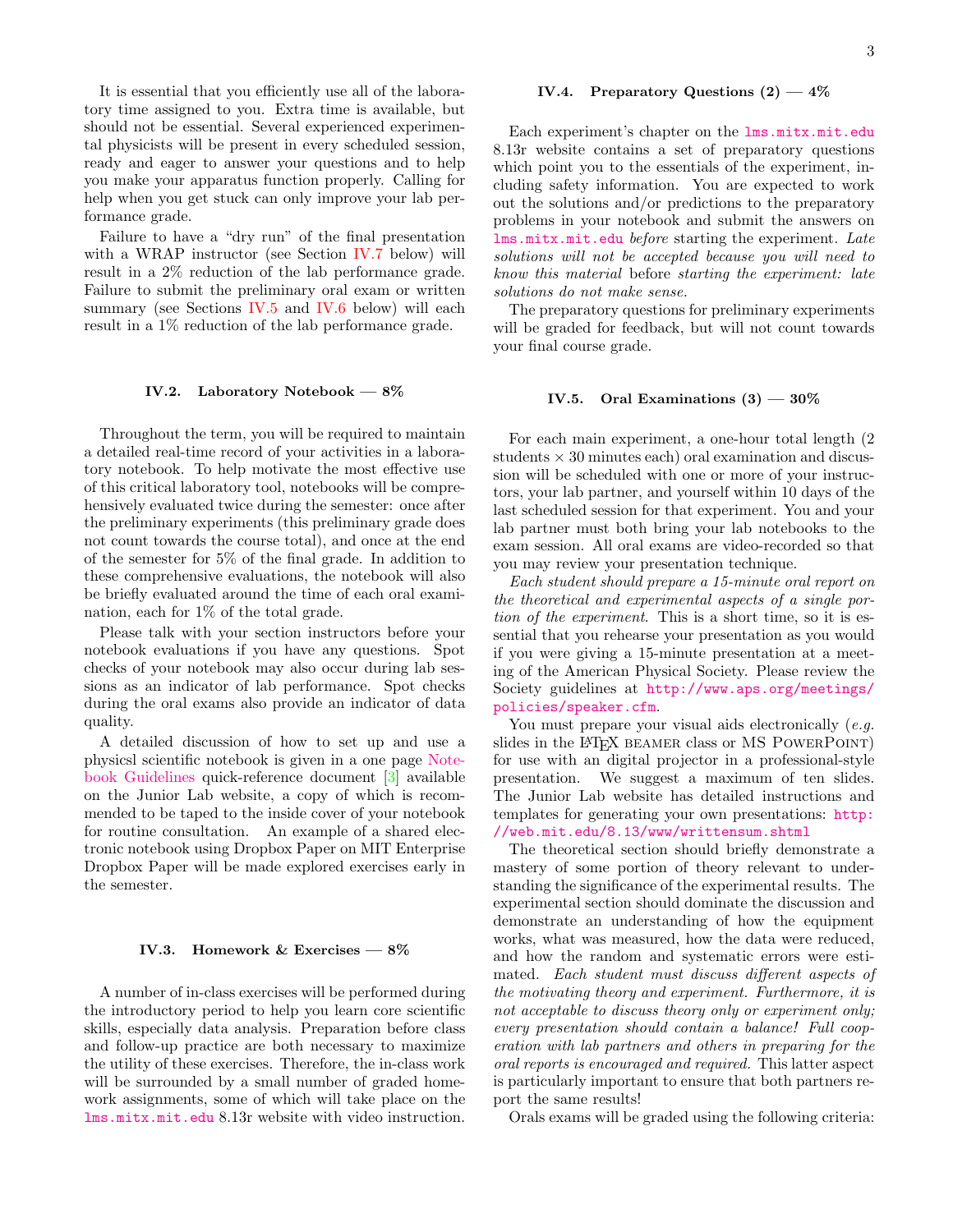- Theoretical and/or experimental motivation:  $15\%$
- Description of experiment:  $35\%$
- Analysis of data and results: 35%
- Style and English: 15%

To familiarize you with the examination procedure, a one-hour oral exam will be held on one of the twopreliminary experiments of your choice. This oral will proceed identically as the others. It will be scored but will not count towards your final course grade. (However, as discussed above, failure to execute the preliminary oral exam will result in a 1% deduction from the overall lab performance grade for the semester.) It is designed to give you feedback on content, style and presentation without the pressure of a graded performance. Partners should choose different preliminary experiments for this initial oral exam. Video recordings of these practice orals will be used to facilitate guidance from the Lecturers in MIT's Program in Writing, Rhetoric, and Professional Practice (WRAP) who are part of the Junior Lab staff. You must schedule a one-hour appointment for feedback with one of these instructors within a week following their practice oral.

### <span id="page-3-1"></span>IV.6. 4-Page Written Summaries  $(3)$  — 30%

A written summary must be prepared for each of the three standard experiments, plus the preliminary experiment that was presented orally. (As usual, the preliminary written summary does not count in the final grade, but failure to submit it will result in a 1% reduction from the overall lab performance grade for the semester, as discussed above.) The purpose, theory, and results of the experiment must be summarized in no more than 4 pages, including all figures, with a neat appearance and concise, correct English.

You must prepare your summary *individually*, not as a group. All of your work on the experiment should be summarized, not just the part you chose for your oral presentation.

You must submit a .pdf copy of your written summary to your section instructor on Canvas by the appointed deadline: specifically, written reports for each experiment will be due by midnight on the day after your oral exam. It is expected, however, that the paper will be essentially complete by the time of your oral exam. The delay between oral exam and paper submission allows you to correct any egregious mistakes that were uncovered during the exam so as not to repeat them in your written work and receive a double penalty!

Your summary's organization and style should resemble that of an article in the Physical Review Letters (<http://journals.aps.org/prl/authors>). In particular, the abstract is essential. It should briefly mention the motivation (purpose), the method (how measured)

and most importantly, the quantitative result with uncertainties.

The report must be typeset in a form that would be suitable for submission as a manuscript. To aid you in this process, we have produced a sample paper template written in LATEX that we encourage you to study and use for your own submissions. The sample paper is downloadable from the Junior Lab site along with its associated .tex file: [http://web.mit.edu/8.13/www/](http://web.mit.edu/8.13/www/writtensum.shtml) [writtensum.shtml](http://web.mit.edu/8.13/www/writtensum.shtml)

Papers will be graded using the following criteria:

- Theoretical and/or experimental motivation:  $15\%$
- Description of experiment:  $35\%$
- Analysis of data and results: 35%
- Style and English: 15%
- Papers not submitted by the deadline will be deducted 10% for each day they are late.

MIT has excellent resources for technical writing and oral presentations (including on-line writing consultations) at the [CMSW Writing and Communication Center](http://cmsw.mit.edu/writing-and-communication-center/) [website](http://cmsw.mit.edu/writing-and-communication-center/) [\[4\]](#page-4-3). Use them!

### <span id="page-3-0"></span>IV.7. Final Oral Presentation (Public)  $-10\%$

At the end of the term in May, you will give a 15 minute public oral presentation which will be attended by all students in your section and any other interested parties. The last two class sessions are reserved for this purpose. The public oral presentations should be given in the style of a paper presented at a conference, with careful attention paid to the preparation of visual aids — in the form of an electronic presentation — and to the clarity of the oral discussion. Questions from classmates and the audience are encouraged, allowing for a general discussion of the experiment.

This public presentation, in addition to the four jointly prepared oral examinations given earlier in the term, is a major component of the [CI-M requirement](http://web.mit.edu/commreq/background.html) [\[5\]](#page-4-4) which 8.13 fulfills. Revision of past work is essential to this requirement, as it is to all formal communication. You are required to make a 1-hour appointment with a WRAP Program instructor to do a "dry run" and receive feedback at least four days prior to your public presentation. The dry run will not be graded, but, as mentioned above, failure to do it will result in a 2% reduction of the lab performance grade. Obviously, to present on an experiment in the public presentation, it must have previously been presented as an oral exam with the section instructor.

## V. TEXTS & REFERENCE MATERIAL

Junior Lab has several required and recommended texts with which you should become familiar.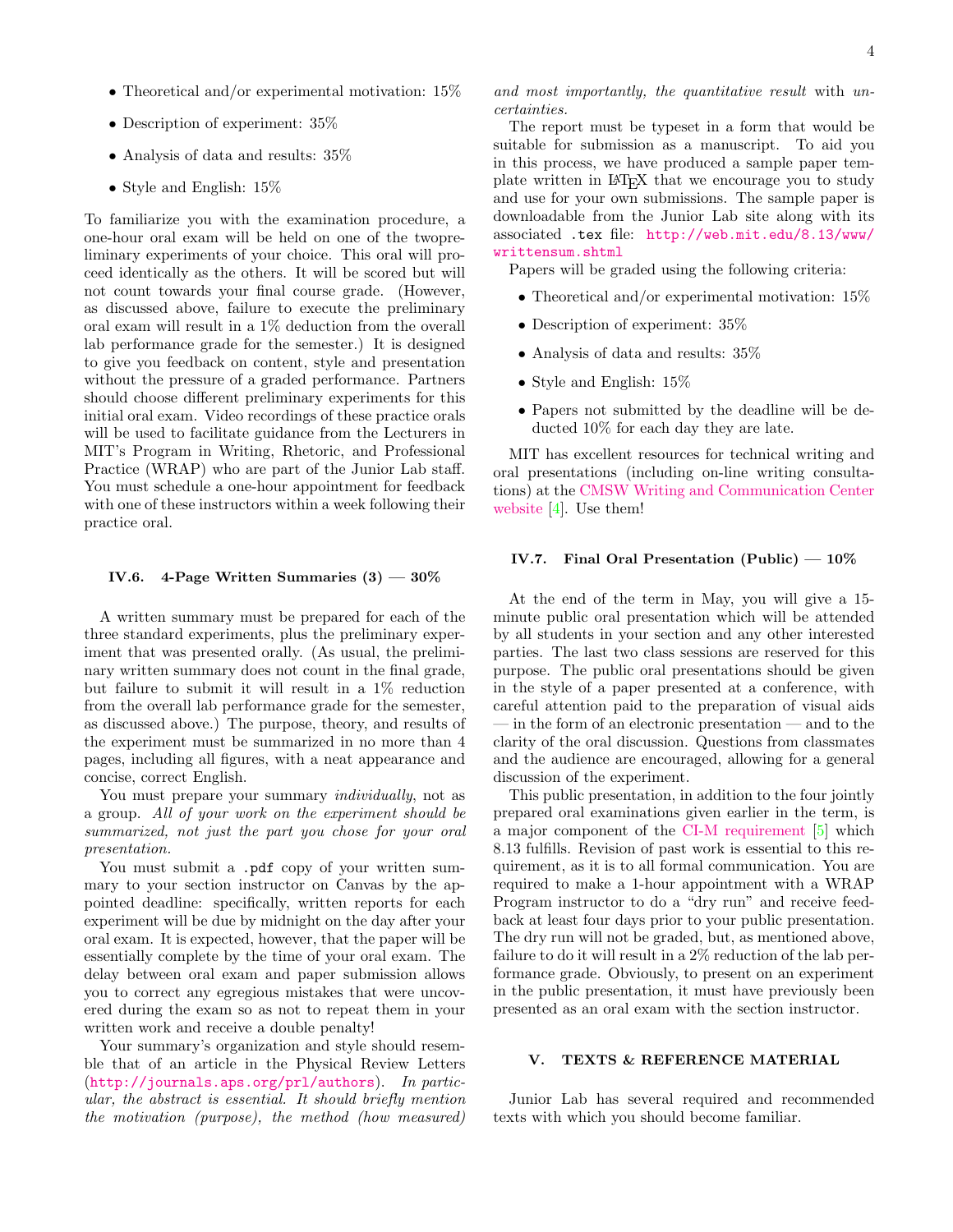### V.1. Required Texts

The following items are required for 8.13. They should be studied and understood, thoroughly.

- Experimental Lab Manuals: by the Junior Lab staff, available for download from the [Junior Lab web site](http://web.mit.edu/8.13/www/experiments.shtml) [\[6\]](#page-4-5). Lab instructors will be delighted to accommodate your improvements and corrections to the lab manuals! These lab manuals supplement and are partially redundant with additional material at the 8.13r website on [lms.mitx.mit.edu](https://lms.mitx.mit.edu/).
- **Ethics in Science and Education:** by the Junior Lab Staff, available for download from the [Junior](http://web.mit.edu/8.13/www/experiments.shtml) [Lab web site](http://web.mit.edu/8.13/www/experiments.shtml)  $[6]$ .
- **Safety in Junior Lab:** by the Junior Lab Staff, available for download from the [Junior Lab web site](http://web.mit.edu/8.13/www/experiments.shtml) [\[6\]](#page-4-5).

# V.2. Essential References

The following items should be consulted on a regular basis in 8.13.

- Data Reduction and Error Analysis:  $3<sup>rd</sup>$  Edition, by P.R. Bevington and D.K. Robinson (McGraw-Hill: 2003).
- Experiments in Modern Physics: by A. Melissinos (Academic Press: 1966 1st Edition & 2003 2nd Edition). Consult both before and during your investigations. This text is only "Recommended" because the Junior Lab staff feel it is too expensive to "Require". Material which is essential to the understanding of an experiment and which can be found in the Melissinos text is generally omitted from the lab manuals. Note that the Physics Reading Room has both editions which offer different material: you should consult them both!

The Bevington and Robinson text contains a comprehensive treatment on error analysis and will be useful throughout your career.

# V.3. Other Useful Texts

There are several other recommended textbooks on reserve in the Junior Lab library.

- The Art of Experimental Physics: by Daryl Preston and Eric Dietz (John Wiley: 1991).
- An Introduction to Error Analysis:  $2<sup>nd</sup>$ Edition. by John Taylor (University Science Books: 1997). This book covers much of the same material as Bevington & Robinson, but in a style that some find more accessible.
- Bayesian Logical Data Analysis for the . . . : . . . for the Physical Sciences: A Comparative Approach with Mathematica <sup>R</sup> Support. by Phil Gregory (Cambridge University Press: 2005)
- Concepts in Applied Physics: a portion of the [Ju](https://jlab.mit.edu/wiki/Concepts_in_Applied_Physics)[nior Lab Student Wiki](https://jlab.mit.edu/wiki/Concepts_in_Applied_Physics) [\[7\]](#page-5-0).

### V.4. Reference Articles and Equipment Manuals

At this stage of your training as an experimentalist, you should realize that there is no "comprehensive" or perfect textbook. Much of the material you will need to dig into are the early journal papers which originally detailed many of these important discoveries. The Junior Lab website has an [electronic library](https://web.mit.edu/8.13/8.13a/library-index.html) [\[8\]](#page-5-1) containing many of these articles in PDF format and which is accessible using MIT certificates. Junior Lab also has numerous books on reserve in the Hayden Library Reserve Book Room (14N-132) and the Physics Reading Room (4-332). References and lending book resources are available through Barker and Hayden Libraries and students should become familiar with both of these Institute resources. Finally, there is a small Junior Lab library in 4-361. These books may not by taken from the laboratory, but copies of a few pages may be made on the lab photocopier.

- <span id="page-4-0"></span>[1] Junior Lab staff. Ethics in Science and Education. MIT Physics: 2014 August 12. Available from: [http://web.](http://web.mit.edu/8.13/www/JLIntroFiles/JLEthics.pdf) [mit.edu/8.13/www/JLIntroFiles/JLEthics.pdf](http://web.mit.edu/8.13/www/JLIntroFiles/JLEthics.pdf)
- <span id="page-4-1"></span>[2] Junior Lab staff. Laboratory Safety and Regulations in Junior Lab. MIT Physics: 2014 August 18. Available from: [http://web.mit.edu/8.13/www/JLIntroFiles/](http://web.mit.edu/8.13/www/JLIntroFiles/JLSafety.pdf) [JLSafety.pdf](http://web.mit.edu/8.13/www/JLIntroFiles/JLSafety.pdf)
- <span id="page-4-2"></span>[3] Junior Lab staff. Requirements for Experimental Notebooks. MIT Physics: 2014 August 12. Available from: [http://web.mit.edu/8.13/www/JLIntroFiles/](http://web.mit.edu/8.13/www/JLIntroFiles/JLNotebooks.pdf) [JLNotebooks.pdf](http://web.mit.edu/8.13/www/JLIntroFiles/JLNotebooks.pdf)
- <span id="page-4-3"></span>[4] WCC staff. [Website] *Writing and Communication Center*. MIT CMS/W: retrieved 2016 Au-MIT CMS/W: retrieved 2016 August 31. Available from: [http://cmsw.mit.edu/](http://cmsw.mit.edu/writing-and-communication-center/) [writing-and-communication-center/](http://cmsw.mit.edu/writing-and-communication-center/)
- <span id="page-4-4"></span>[5] SOCR staff. [Website] Undergraduate Communication Requirement. MIT Office of the Communication Requirement: retrieved 2016 August 31. Available from: [http:](http://web.mit.edu/commreq/background.html) [//web.mit.edu/commreq/background.html](http://web.mit.edu/commreq/background.html)
- <span id="page-4-5"></span>[6] Junior Lab staff. [Website] M.I.T. Junior Lab 8.13/8.14. MIT Physics: retrieved 2016 August 31. Available from: <http://web.mit.edu/8.13/www/>